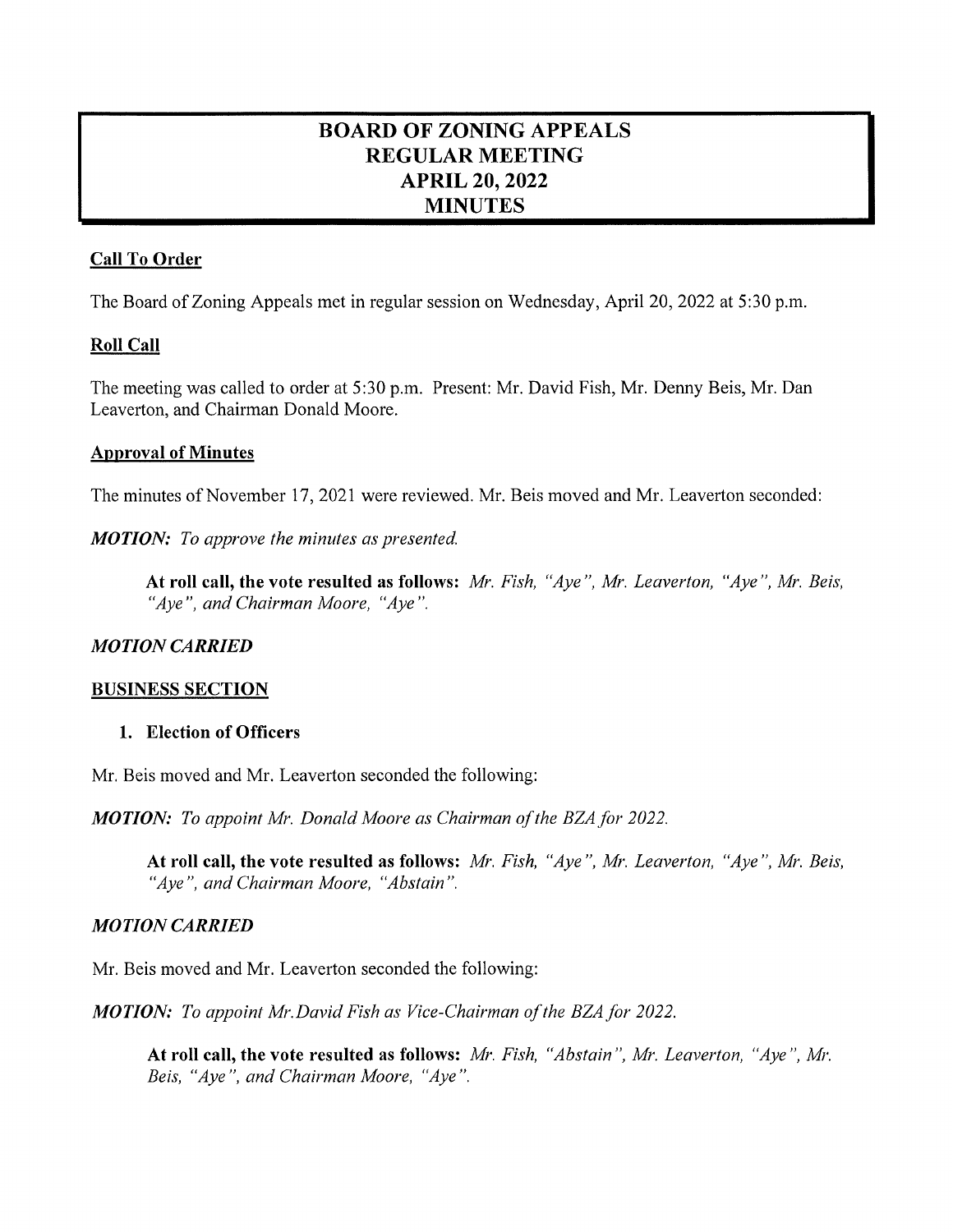## **MOTION CARRIED**

2. Application #01-22 Sonder Investments LLC-Ryan Bauman 2082 Stringtown Road Sabina, Ohio 45169 Issue: Variance to setback requirements for new 1-Family Dwelling at 432 Peabody Avenue.

RyanBauman stated that he had removed an old dwelling at 432 Peabody Avenue and wanted to build a new single-family dwelling there, but that it was a corner lot with two front yard setback requirements of 25' each and that that made it impossible to put a 900 square foot house as required for a single-family dwelling inside the City per the zoning code.

Mr. Beis asked what the rear yard requirement should be, and Mr. Bryant indicated that since the property was zoned R2, that the rear yard requirement was 40 feet. Mr. Bryant also stated that two-family could have been proposed at this location, but that Mr. Bauman sought a variance for a single-family dwelling. He also stated that the two front yards were to be  $25'$  each, with an  $8'$  side yard.

Mr. Leaverton indicated that it appeared as though the variance was being sought for the two front yards and the rear yard and Mr. Bryant indicated that to be correct.

Chairman Moore asked if this would be for sale or rent and Mr. Bauman stated that all three requests tonight were single-family dwelling which would be for sale and not to be rentals.

Mr. Jerry Crawford of 421 Eastern Avenue addressed the Board and stated that he had lived there for 70 years and that the City didn't need any more rentals and that the land was too small to build upon. He stated that there was a well in the middle of the lot and that there was a tree there that was falling down. He stated that he had to clean the sidewalk which were always littered with trash.

Mr. Bauman reminded the Board that the property would not be a rental and that he had owned the property for years and that the tree would be removed and that he was the person responsible for removing the dilapidated dwelling that previously existed.

Mr. Beis stated that the new development would eliminate and resolve most of the concerns that Mr. Crawford had raised.

With no further discussion, Mr. Fish moved and Mr. Leaverton seconded the following:

#### MOTION: To approve Application #01-22 as submitted.

At roll call, the vote resulted as follows: Mr. Fish, "Aye", Mr. Leaverton, "Aye", Mr. Beis, "Aye", and Chairman Moore, "Aye".

#### **MOTION CARRIED**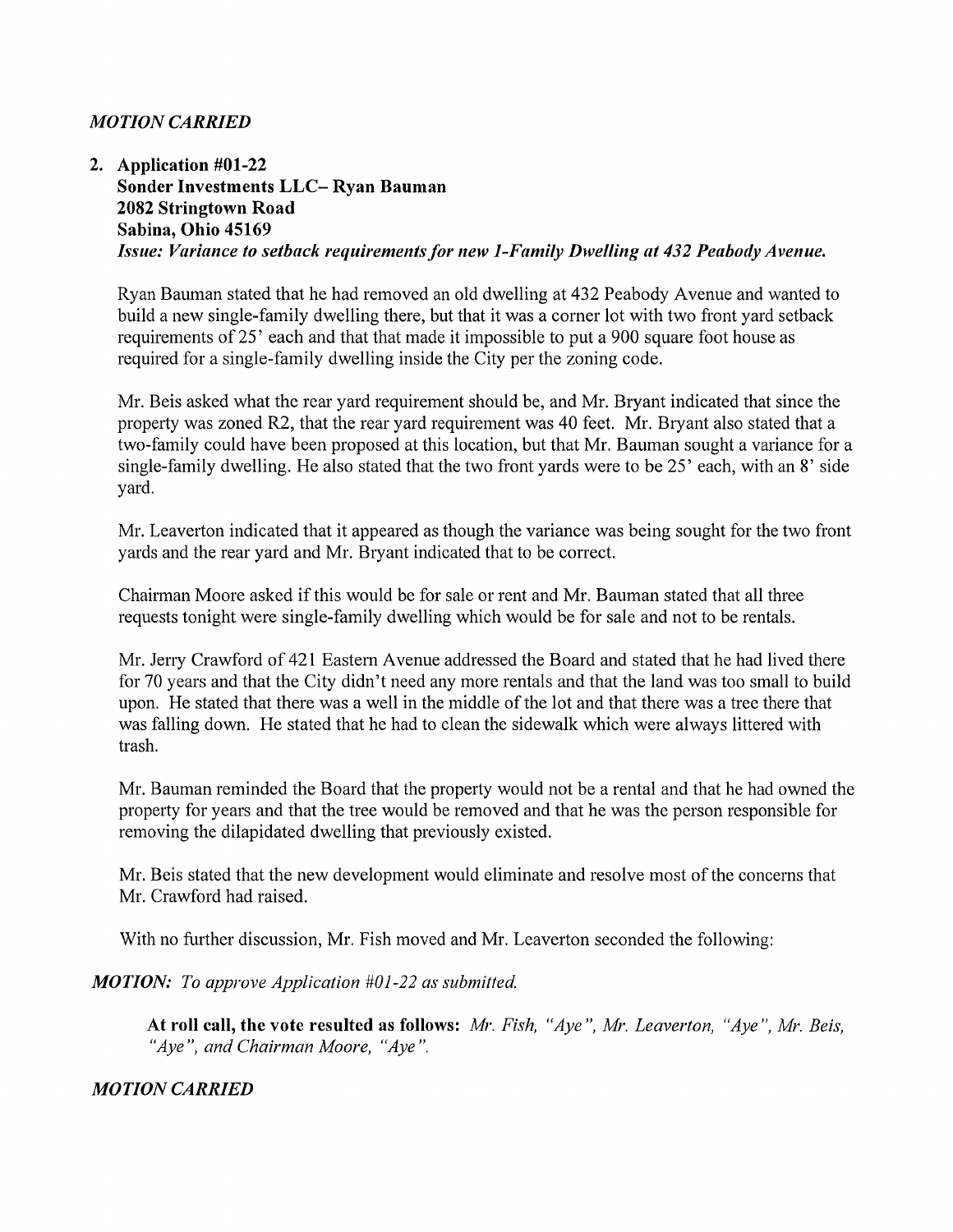# 3. Application #02-22 Sonder Investments LLC-Ryan Bauman 2082 Stringtown Road Sabina, Ohio 45169 Issue: Variance to setback requirements for new 1-Family Dwelling at 617 E. Market Street.

Mr. Bauman stated that the lot and property at 617 E. Market Street had two dwellings that he had removed. He indicated that an alley was along the side of the property and that he sought a variance similar to the previous request, needing variances to two, front yards and a rear yard.

Mr. Bryant stated that the alley was not a public street that required a front yard requirement and that only one front yard variance was being sought. He indicated that the property was zoned RO which meant that the setback were: 25' front, 8' per each side, and 35' rear. Mr. Bryant also stated that the adjacent neighbor could not attend the meeting, but hoped that the side yard from her side would comply with the code and that the dwelling would be setback even or farther-back from her dwelling.

Mr. Bauman stated that he had no issues with the neighboring request and could shift the dwelling back to be even with her house and that he could get a foot closer to the alley to comply with the 8 foot side yard.

Mr. Fish asked about the square footage of the proposed dwelling and Mr. Bauman stated that it would be 1316 square feet of living space and 1936 square feet with the attached garage.

With no further discussion, Mr. Beis moved and Mr. Leaverton seconded the following:

**MOTION:** To approve Application  $#02-22$  with the change to shift the dwelling back to be even with, or behind the adjacent dwelling, and to move it  $I$  foot closer to the alley.

At roll call, the vote resulted as follows: Mr. Fish, "Aye", Mr. Leaverton, "Aye", Mr. Beis, " $Aye$ ", and Chairman Moore, " $Aye$ ".

# **MOTION CARRIED**

4. Application #03-22 Sonder Investments LLC-Ryan Bauman 2082 Stringtown Road Sabina, Ohio 45169 Issue: Variance to setback requirements for new 1-Family Dwelling at 918 Maple Street.

Mr. Bauman stated that this lot at 918 Maple Street also contained a dilapidated dwelling that he removed. He stated that the lot was 60' wide by 80' deep.

After some discussion, it was determined that the ranch-style dwelling proposed for the lot didn't work well and Mr. Bauman stated that he had actually anticipated that, and that he had brought another set of plans for a two-story dwelling.